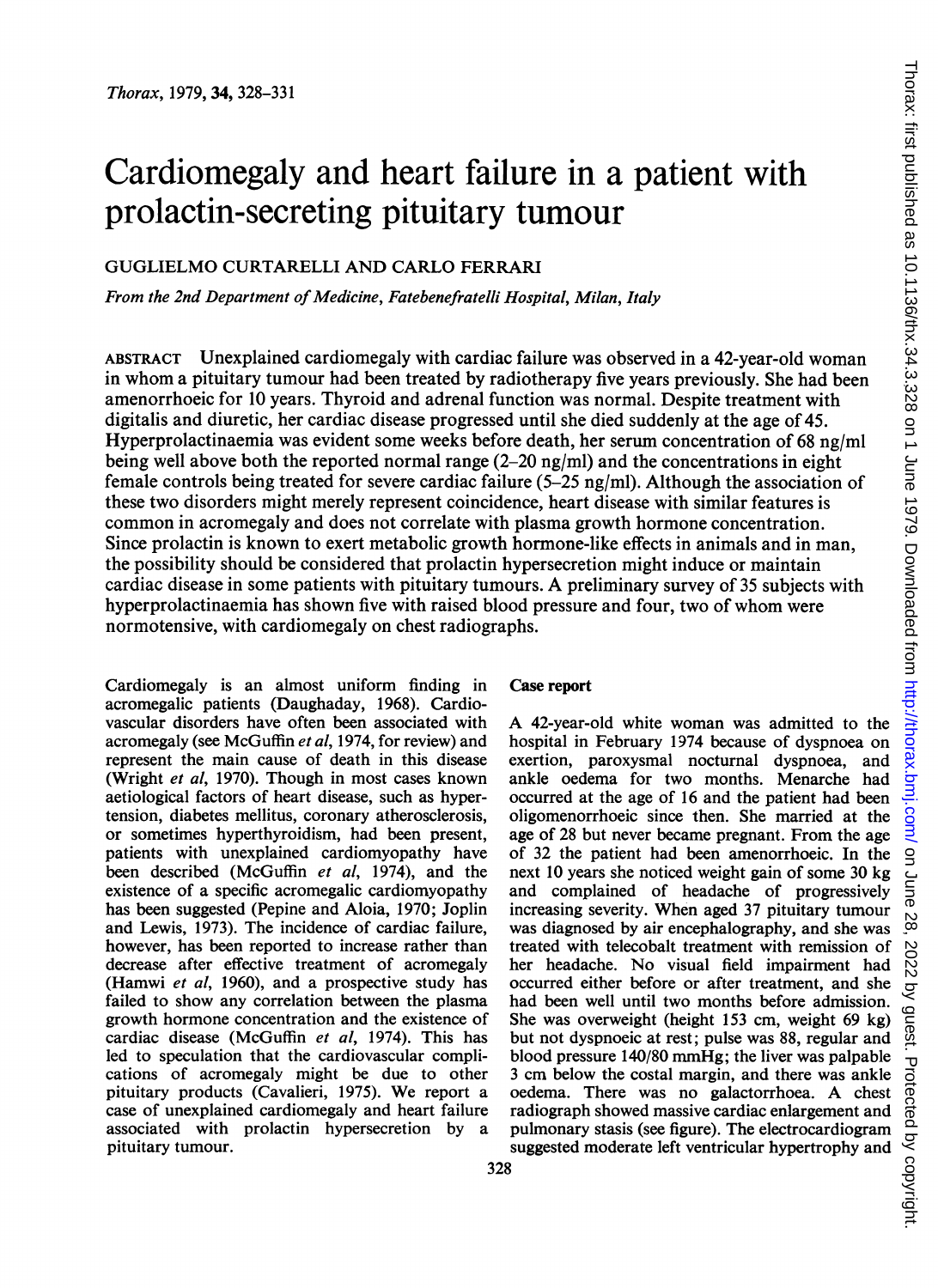

Chest radiograph of patient on first hospital admission.

showed ST-T changes in left ventricular leads; isolated ventricular ectopic beats were also present. A skull radiograph confirmed the existence of an enlarged sella with a very thin dorsum. Endocrinological evaluation showed normal serum thyroxine  $(6.1 \mu g/100 \text{ ml})$  and resin triiodothyronine uptake as evaluated by a competitive protein binding radioassay, a slightly raised 1311 thyroid uptake (9, 22, and 54, and <sup>67</sup> % at 2, 6, 24, and <sup>48</sup> <sup>h</sup> respectively) with a normal PB<sup>131</sup>I (0.09% of the administered dose per litre of plasma) and thyroid scintiscan. Serum radioimmunoassayable thyrotrophin was normal at 1.4  $\mu$ U/ml with a peak of 29.3  $\mu$ U/ml and a slow decline after intravenous injection of thyrotrophin-releasing hormone (200  $\mu$ g). Plasma fluorogenic corticosteroids (10.4  $\mu$ g/100 ml) and urinary Porter-Silber chromogens (3-8 mg/24 h) were also normal. Serum growth hormone was normal at 0-8 ng/ml and did not increase above this level during a four-hour oral glucose tolerance test. Serum gonadotrophins were within the normal range (follicle-stimulating hormone, <sup>14</sup>'1 mIU/ml; luteinising hormone, 25 mIU/ml). Serum prolactin determination was not available in this institution at that time. Oral glucose tolerance, serum cholesterol, triglycerides, sodium, potassium, calcium, phosphorus, urea nitrogen, and creatinine were normal. Cardiomyopathy was suggested on cardiac catheterisation by finding raised wedge pressure and left ventricular end-diastolic pressure with no valvular gradients or shunts. She was discharged from the hospital and started digoxin and frusemide treatment. In May 1975, having been relatively well for over a year, she was again admitted because high blood pressure had been discovered during a follow-up visit. Her blood pressure was now 150/120 mmHg; physical examination found no signs of cardiac failure. On the following days in hospital blood pressure was recorded as 140/95 mmHg or less. Renal function was normal as judged by serum chemistry, glomerular filtration rate, and radioisotope renogram; plasma renin activity was normal at 1-14 ng/ml/h. The electrocardiogram showed worsened signs of left ventricular hypertrophy and ST-T changes with inverted T waves in left ventricular leads. Her heart was no larger than on the first hospital admission. When discharged she was taking digoxin and frusemide and she remained well until January 1977, when she complained again of dyspnoea on exertion and at rest. Chest radiograph showed further cardiac enlargement with left cardiac profile at the chest wall. In March 1977 she was admitted with pulmonary oedema and was treated with ouabain and frusemide. Blood pressure was 140/90 mmHg. The electrocardiogram showed worsened signs of coronary insufficiency. After eight days in hospital the patient was relatively well on digoxin and frusemide. Blood was taken next morning for hormonal determinations and she was discharged. In April 1977 she died suddenly at home: necropsy was not performed.

On the last admission, serum thyroxine was 4-4  $\mu$ g/100 ml (normal, 3·5-12·5), resin triiodothyronine uptake was  $98.7\%$  (normal, 92-117), and free thyroxine index was  $4.46$  (normal,  $3.5-12.5$ ); serum triiodothyronine was 120 ng/100 ml (normal, 70-180); serum thyrotrophin was  $5.9 \mu U/ml$ (normal,  $\langle 1-4.5 \rangle$ ; serum growth hormone was 1.8 ng/ml (normal,  $<$  1–5); and serum prolactin was 68 ng/ml (mean of two samples taken at 30 minuteinterval; normal values, 2-20 ng/ml). The mean serum prolactin concentration in eight women with pulmonary oedema treated with ouabain and frusemide who were studied as controls was 10-7 ng/ml (range, 5-25 ng/ml).

## **Discussion**

The case history of this patient resembles very closely some reported cases of acromegalic heart disease (Pepine and Aloia, 1970; Joplin and Lewis, 1973; McGuffin et al, 1974). While it is interesting that cardiac decompensation has been reported in patients with very mild acromegaly and in patients in whom growth hormone secretion had been normalised or even impaired by successful treatment (Hamwi et al, 1960; Joplin and Lewis, 1973; McGuffin et al, 1974), our patient had no history or clinical features of acromegaly, and her serum growth hormone concentration was re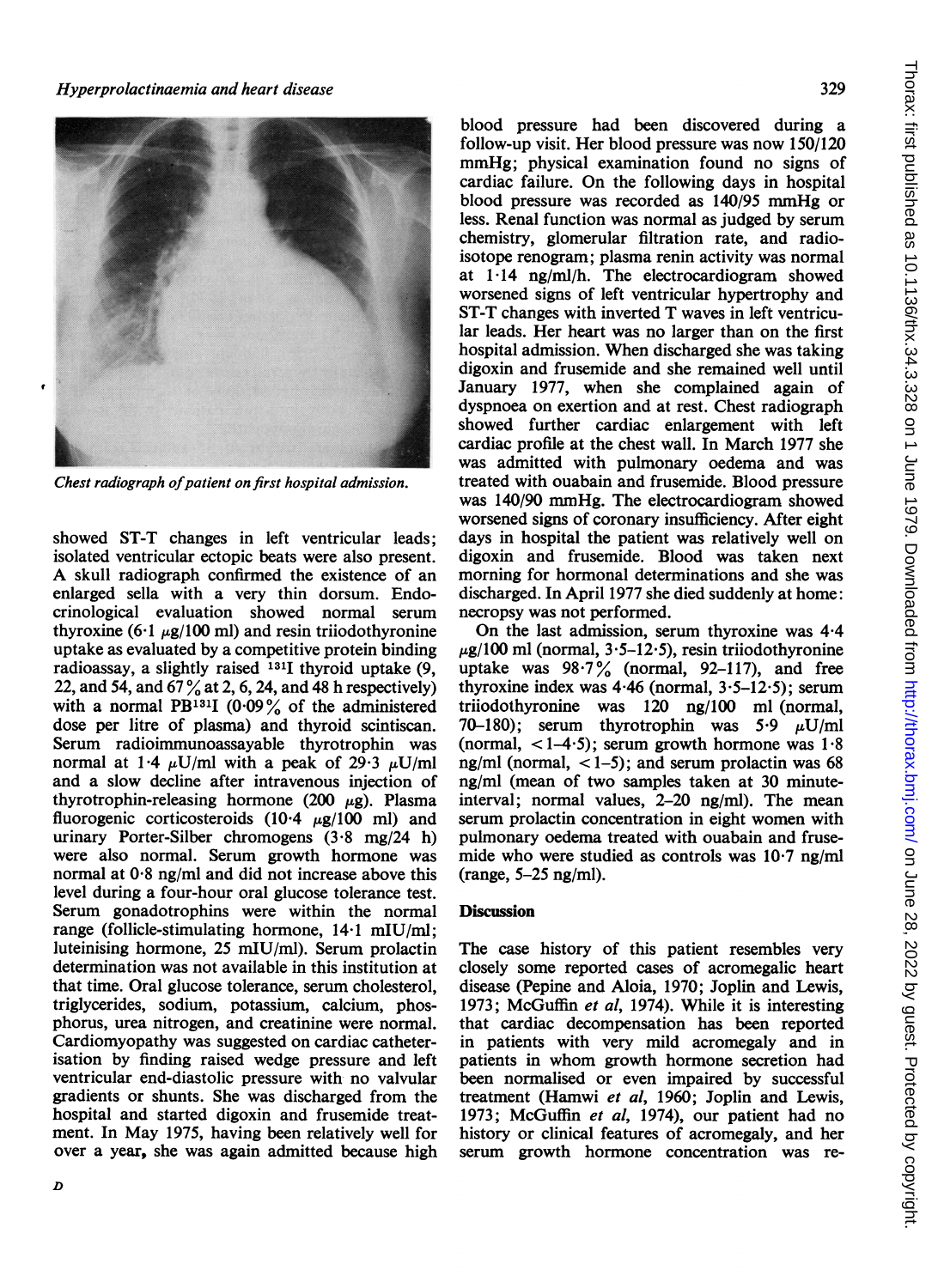peatedly normal when she came to our attention. She had been oligomenorrhoeic and infertile until the age of 32, when she became amenorrhoeic; subsequently, suggestive symptoms of intracranial hypertension led to the diagnosis of pituitary tumour. Five years after successful radiotherapy she developed cardiac failure. One year later she presented with moderate and unstable hypertension. Two years later hyperprolactinaemia was finally, though tardily, found. The raised prolactin concentrations found in the patient do not seem to be related to stress factors or to drug treatment, since the serum prolactin concentration did not exceed 25 ng/ml in eight women with severe circulatory failure studied as controls during treatment with ouabain and frusemide. Since hyperprolactinaemia is common in patients with "functionless" pituitary tumours (Snyder et al, 1974), especially in women presenting with hypogonadism without other endocrine dysfunction (Child et al, 1975), the patient probably had long-standing prolactin hypersecretion from a pituitary tumour, which was maintained after radiotherapy either by residual adenomatous cells or by interference with the hypothalamic inhibitory control mechanism of prolactin secretion. The patient had no known aetiological factors of heart disease, including rheumatic disease, hypertension, thyrotoxicosis or hypothyroidism, diabetes mellitus, hyperlipidaemia, smoking, or alcohol consumption.

The coexistence of hyperprolactinaemia and heart disease in this woman might merely represent coincidence, since such an association has not previously been recognised. Detailed studies, however, of the cardiovascular system in functionless pituitary tumours have not been reported, and serum prolactin determination has only recently become available. The possibility that prolactin hypersecretion might lead to heart disease must therefore be considered. Prolactin is structurally closely related to growth hormone (Wallis and Davies, 1976), possesses growth-promoting activity in animals (Nicoll and Bern, 1972), and exerts growth hormone-like metabolic effects in man, including nitrogen retention, increased calcium excretion, impairment of glucose tolerance, fat mobilisation, and even skeletal growth (McGarry and Beck, 1972; Berle et al, 1974; Landgraf et al, 1977). Moreover, growth hormone and prolactin bind to one common receptor in rat liver cell membranes (Posner *et al*, 1974) and in human lymphocytes (Lesniak et al, 1977); somatomedin generation has been found in rat liver after perfusion with ovine prolactin (Francis and Hill, 1975); prolactin has been shown to increase serum somatomedinlike activity and to promote growth in hypopituitary dwarf mice (Holder and Wallis, 1977).

Cardiomyopathy (MacDonald et al, 1972) and sudden death (Leestma and Koenig, 1968) have been reported in some patients on chronic treatment with large doses of phenothiazines, drugs known to stimulate prolactin secretion (Kleinberg and Frantz, 1971). Another way in which prolactin might  $\overline{a}$ disturb cardiovascular function is sodium and water  $\frac{\omega}{60}$ retention (Hanssen and Torjesen, 1977). Since hyperprolactinaemia is a common finding in acromegaly (Snyder et al, 1974), and since serum acromegaly (Snyder *et al*, 1974), and since serum  $\frac{1}{10}$  prolactin levels do not necessarily fall simultaneously  $\frac{1}{10}$  with growth hormone after pituitary surgery  $\frac{1}{10}$ with growth hormone after pituitary surgery (Franks et al, 1976), it might also be hypothesised that prolactin hypersecretion may contribute to maintain cardiac hypertrophy or to induce cardiac failure or both in some patients with so-called acromegalic cardiomyopathy.

 on June 28, 2022 by guest. Protected by copyright. <http://thorax.bmj.com/> Thorax: first published as 10.1136/thx.34.3.328 on 1 June 1979. Downloaded from A preliminary survey of <sup>35</sup> subjects with prolactinoma (31 women aged 20-58 years and four men aged 30-42 years) admitted to the department of  $\frac{3}{0}$ neurosurgery of the University of Milan showed the  $\frac{1}{10}$ existence of raised blood pressure levels (systolic values greater than 160, diastolic greater than 95 Down mmHg) in five cases (four women aged 24-50 and one man aged 39); cardiomegaly was found on the chest radiographs of the two patients who had  $\frac{3}{8}$ diastolic blood pressure levels greater than 110 mmHg (a woman aged 41 and a man aged 39) and in  $\mathbb{Z}$ two normotensive women aged 30 and 58 who had  $\overline{5}$ had symptoms suggestive of a pituitary tumour for  $\bar{3}$ 15 and 24 years respectively. Although the preva- $\frac{1}{2}$ lence of hypertension in these patients may thus  $\frac{1}{12}$ not differ from that found in the general population,  $\frac{1}{2}$ the finding of cardiomegaly in the absence of any  $\frac{a}{2}$ known aetiological factors of heart disease in some  $\frac{\omega}{\lambda}$ patients with long-standing prolactinoma is of  $\frac{1}{2}$ interest, especially as the mean duration of pituitary disease in the entire series was estimated to be only  $\frac{8}{9}$ 6.8  $\pm$ 0.9 (SE) years by the time the first endocrine or  $\leq$ neurological symptoms occurred. Prospective studies  $\trianglelefteq$ are obviously needed to evaluate the incidence of  $\subseteq$ heart disease in hyperprolactinaemic subjects and the possible role of prolactin in the pathogenesis of  $\sim$ cardiovascular disorders associated with pituitary. $\infty$ tumours.

We thank Dr M Giovanelli, Department of Neurosurgery, University of Milan, for permission to review the records of his patients.

#### References

Berle, P, Finsterwalder, E, and Apostolakis, M (1974). Comparative studies on the effect of human growth hormone, human prolactin and human placental lactogen on lipid metabolism. Hormone and Metabolic ierences<br>
rle, P, Finsterwalder, E, and Apos...<br>
Comparative studies on the effect of human<br>
hormone, human prolactin and human placentaing<br>
lactogen on lipid metabolism. *Hormone and Metabolic*  $\frac{C}{C}$ <br>
Research, 6, 34